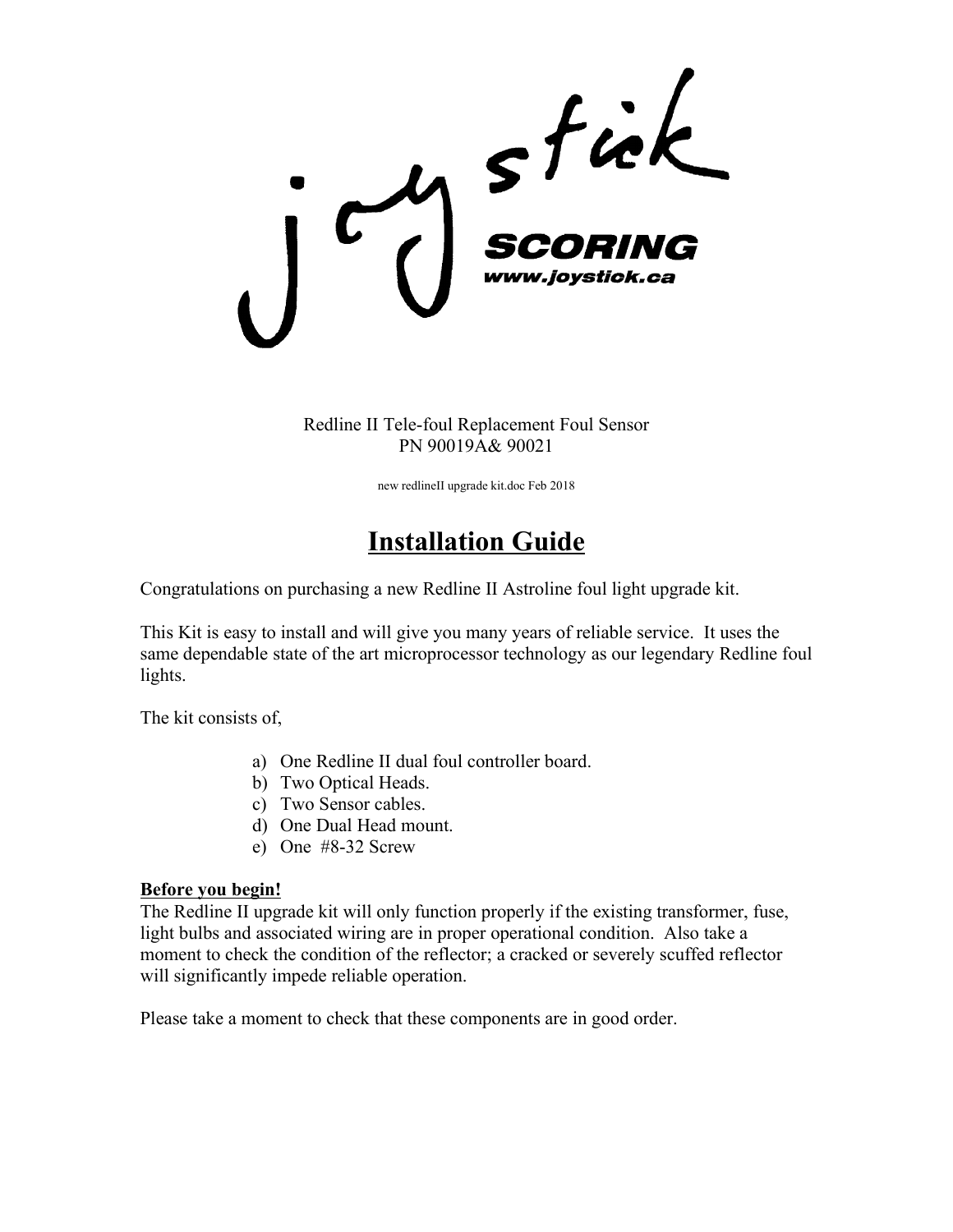Should the existing unit be damaged, it can be sent to

In Canada

Joystick Scoring Limited 6-470 King Street West, unit 140 Oshawa, On Tel 905 432 2832

In the USA

KMR Scoring Services 296 Bannard Avenue, Tonawanda, NY 14150-6218 Tel 716 863 9872

A minimal charge will apply, dependent on the nature of the repair.

Once proper operation of the existing unit is verified you can proceed.

## **Step 1/ Removal of Old Components**

Remove the old circuit board, and then remove the screws holding the old optic head assembly (the light and photocell unit).

Once the 3 screws holding it in place have been removed, carefully follow all of the wires coming from the unit to where they are soldered to the edge connector for the circuit board. These wires must be cut short to prevent accidental shorting to the case or other wiring. Use extreme caution not to accidentally cut wires that do not go to the optic head assembly.

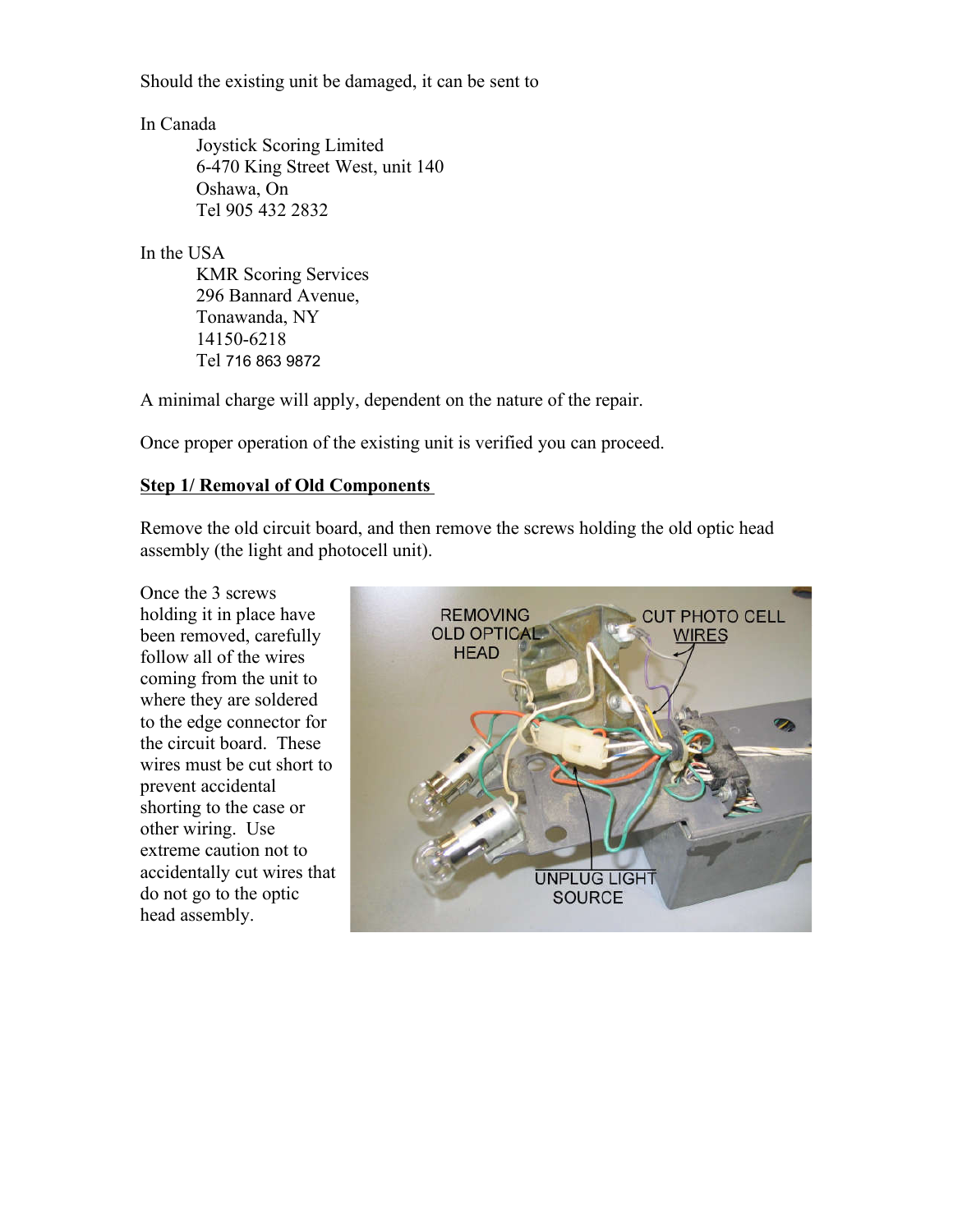## **Step 2/ Install the New Optical Assembly**

The new optical assembly consists of two sensing heads pre-mounted on a specially designed swivel bracket. The entire unit is pre-assembled and is simply mounted in place

of the old optical assembly with 10-32 screw supplied.

The most obvious difference is that each lane has its own sensing head mounted with 2 #4 screws and can be individually adjusted to aim properly at the reflectors. This will make any adjustments much easier.

There is a locking nut between both sensors that



can be gently tightened once both sensors are properly aligned with the reflectors.

The sensors have a single red light that is off when they "see" the reflector. Sometimes covering half the reflector makes it easier to get proper alignment and then uncovering them when you are satisfied. This insures the beam is "sees" all of the reflector properly.



## **Step 3/ Install the Controller Board PN90019A**

The new board is simply plugged into the old edge card connector. Then the sensing head cables are plugged into the appropriate sockets on the board. Be careful to get the orientation correct and not to bend any pins on the connector.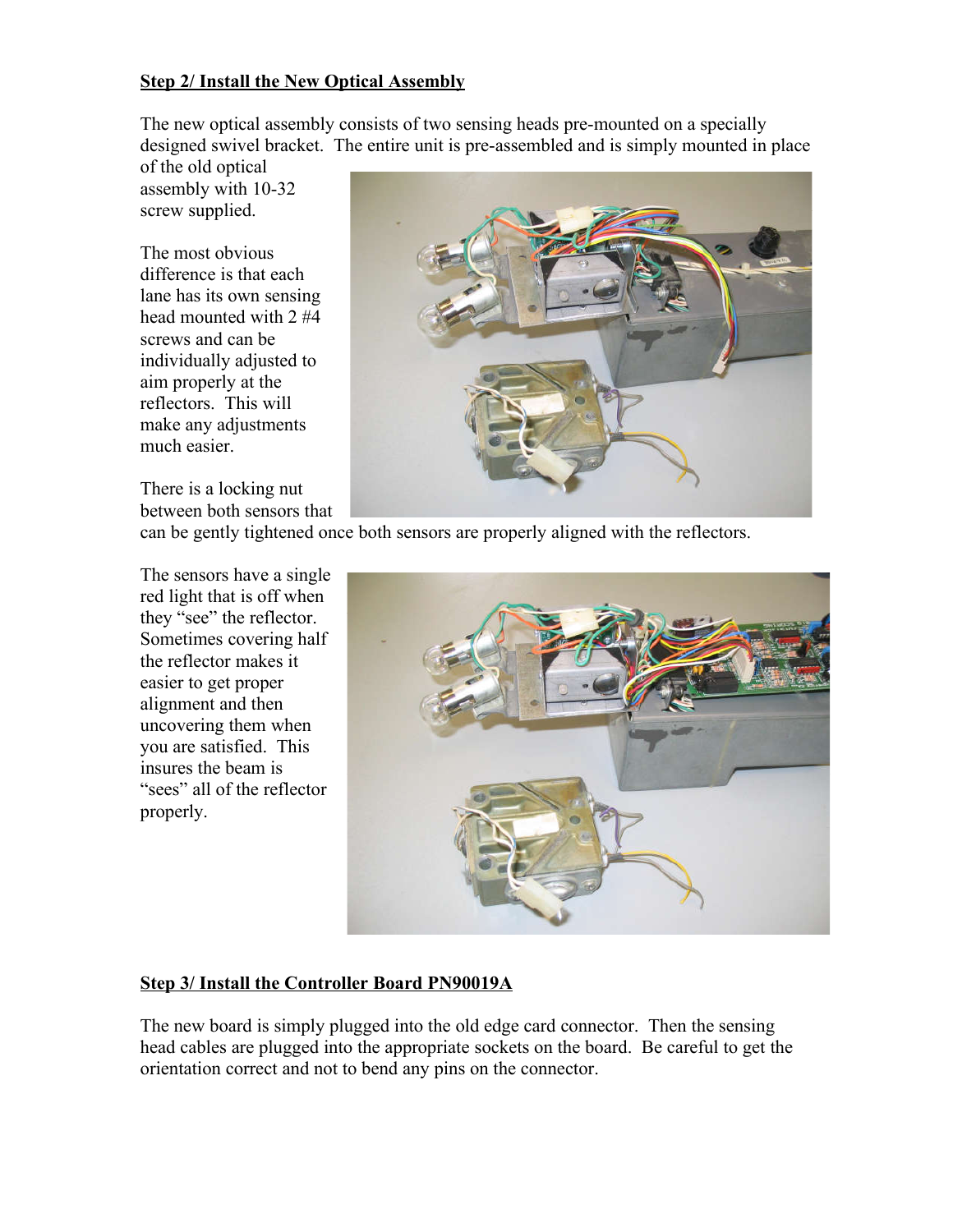## **PN90019A settings**

In the picture of the new board, note that there are two switches (circled item 3) in the photo of the foul controller board below which allow you to select the type of scoring system that is connected to the foul lights. Simply set them to either AMF (A position) or for Brunswick (B position).

AMF scoring systems require voltage output to signal the scoring system and Brunswick requires a switch closure to signal the scoring system.

In cases where an AMF scoring system was previously functioning with the old boards, select the Brunswick position (frequently a signal converter had already been installed with the scoring system).

Inserting a shunt int J5 (circled item 1) will disable the old buzzer and turn on the board's own piezo bell.

When running the board in single lane mode, the foul controller chip must be inserted into the appropriate 8 pin dip socket, IC1 & IC2 (circled items 2) for either left or right lane operation. Note that the PIC78F508 is polarity sensitive (note the notch at one end of the PIC78F508 chip must correspond to the notch on the board ident). Please use caution when moving the PIC78F508 chip in order to avoid bending pins or exposing it to static discharge while out of the socket.



## **Step 4/ Turn it on!**

This is the best part! If everything is correct the red indicator lights will be off. They will turn on when the beam is broken. Check for proper alignment by covering half of the reflector. This will reduce the signal and if the sensor is aimed properly, it will continue to function.

Once you are satisfied with the beam alignment, make sure all screws are tight, and replace the covers. Take extra care that the wires do not get pinched or caught anywhere.

You are now ready to enjoy your new trouble free Redline II foul light upgrade!